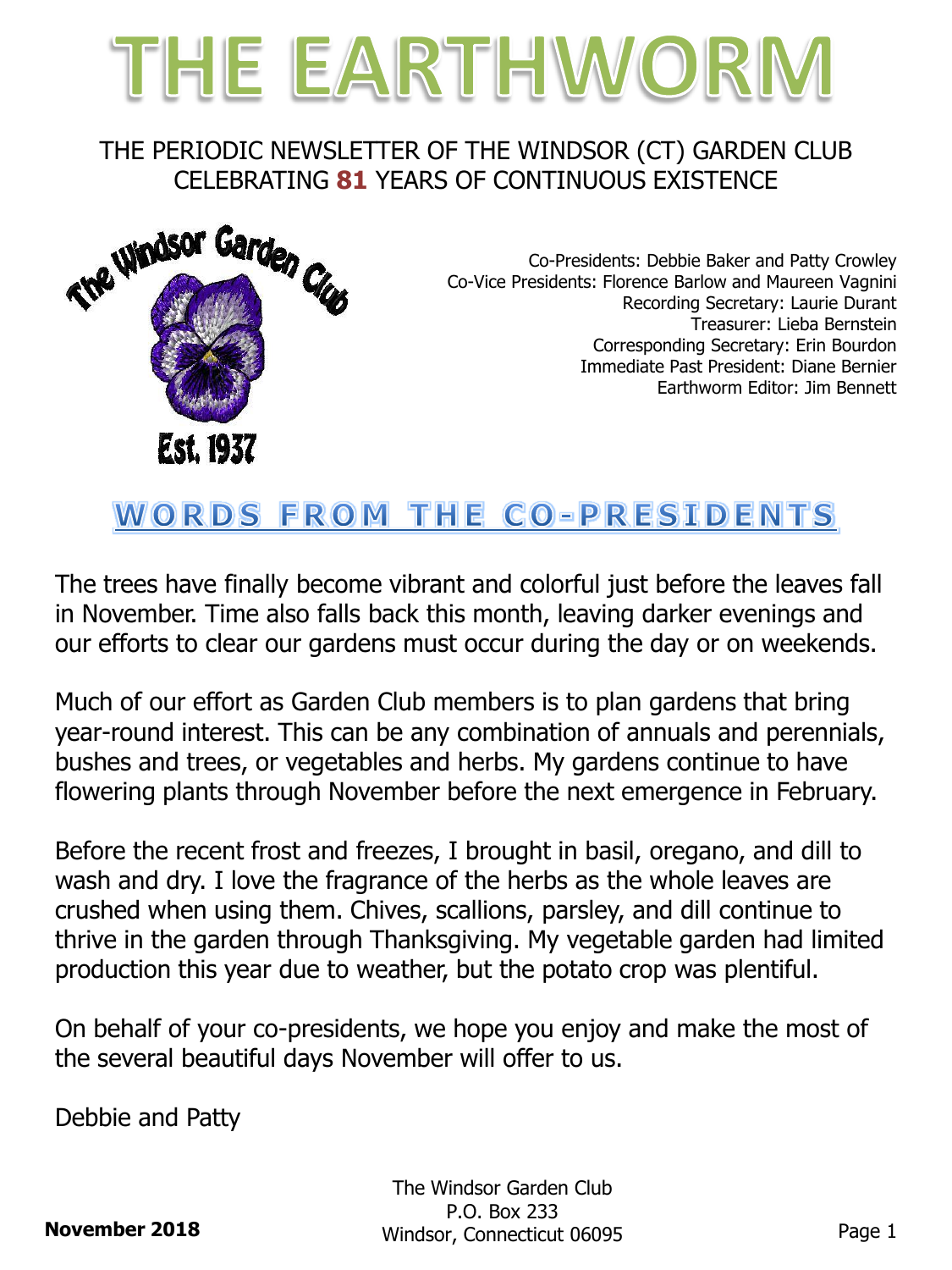### **SHORT TERM FUTURE CLUB EVENT**

November **19**, 2018 – This is the Club's third business meeting for the 2018-2019 session of the Club. Guest speaker for this meeting will be Mr. Eric Mason.

Eric graduated from the University of Connecticut with a Bachelor's of Science in Horticulture, with a Landscaped Design minor. He has worked for 4 years at what once was Imperial Nursery, and is now Monrovia in Granby. He has been in this position as a grower for 2 years, and oversees the production of the Nursery's Trees and Hydrangeas.

He is going to talk about following a plant from a cutting to the fullymatured saleable product that is shipped, talking about the diverse amount of input along the process. His working title is: From Cutting to Crop, following a plants journey of maturation at a nursery.



| <b>DATE</b>       | <b>EVENT</b>                                                                 |
|-------------------|------------------------------------------------------------------------------|
| December 3, 2018  | December 2018 business meeting $-$ wreath construction event                 |
| December 9, 2018  | Holiday luncheon - Track 139 Restaurant                                      |
| February 11, 2019 | February 2019 business meeting - "Soup Talk"                                 |
| March 11, 2019    | March 2019 business meeting with guest speaker                               |
| April 8, 2019     | April 2019 business meeting with guest speaker                               |
| May 6, 2019       | May 2019 business meeting $-$ member plant swap                              |
| May 11, 2019      | 2019 Garden Mart fundraising event on the Town Green                         |
| June 10, 2019     | June 2019 summer social meeting                                              |
| July 8, 2019      | July 2019 summer social meeting                                              |
| July 13, 2019     | 2019 Garden Tour fundraising event titled:<br>"A Midsummer Gardeners' Dream" |
| August 12, 2019   | August 2019 summer social meeting                                            |

### **FUTURE EVENTS CALENDAR**

As the date of an event draws closer, more detailed information will be provided in upcoming issues of the EARTHWORM.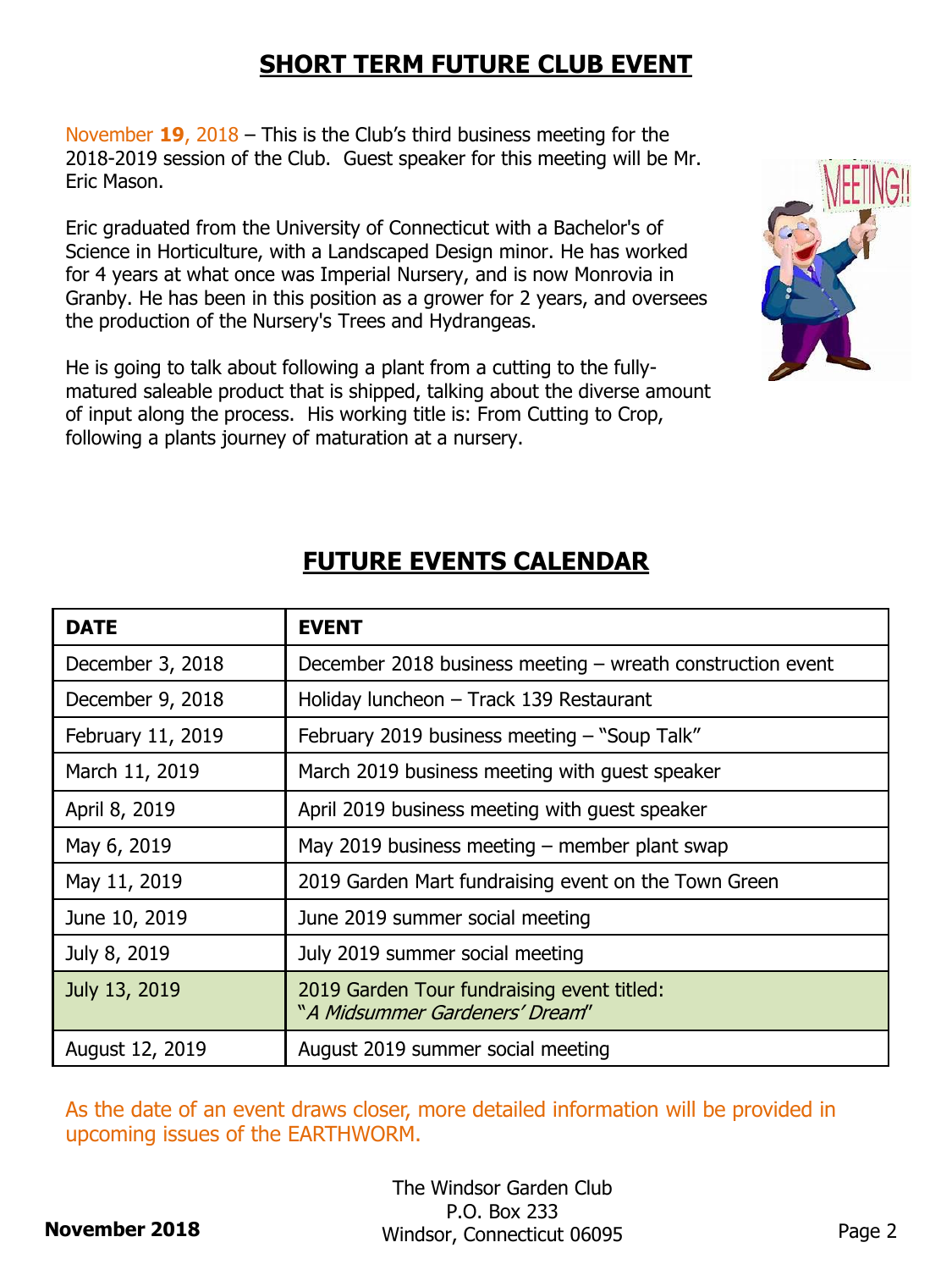### **MEMBER SPOTLIGHT**

As the November issue of the Earthworm is being composed, the Club welcomes three new members! Our new members are Helene Auyeung and Diane Cecere, both of whom reside in Windsor. Also joining the membership ranks is Leona Bevins from East Granby.



## **2019 FIELD TRIPS**

The table below lists potential Club related filed trips to various venues – some close to home, some a bit of a distance away. Please take a few minutes to review the possibilities and then at an upcoming meeting, please let Maureen or Flo know which trips you have an interest in.



| Location                           | <b>Remarks</b>                                                                                                                                      |
|------------------------------------|-----------------------------------------------------------------------------------------------------------------------------------------------------|
| Smith College Botanical<br>Gardens | These gardens are located on the campus of the<br>college (Northampton, MA).<br>garden@smith.edu                                                    |
| <b>Tovah Martin</b>                | Ms. Martin is a well known speaker relative to<br>various aspects of gardening and horticulture.<br>(possible joint venture with other local clubs) |
| Tower Hill Botanical Gardens       | These gardens are located in Boylston, MA<br>(northeast of Worcester).<br>www.towerhillbg.org                                                       |
| <b>Trees of Windsor</b>            | A journey around Windsor with Windsor's tree<br>expert - Mr. Jim Govoni.                                                                            |
| <b>Wickham Park</b>                | These gardens are located in Manchester, CT.<br>www.wickhampark.org                                                                                 |
| New York Botanical Gardens         | These are the other botanical gardens located in<br>New York City (borough of the Bronx).<br>www.nybg                                               |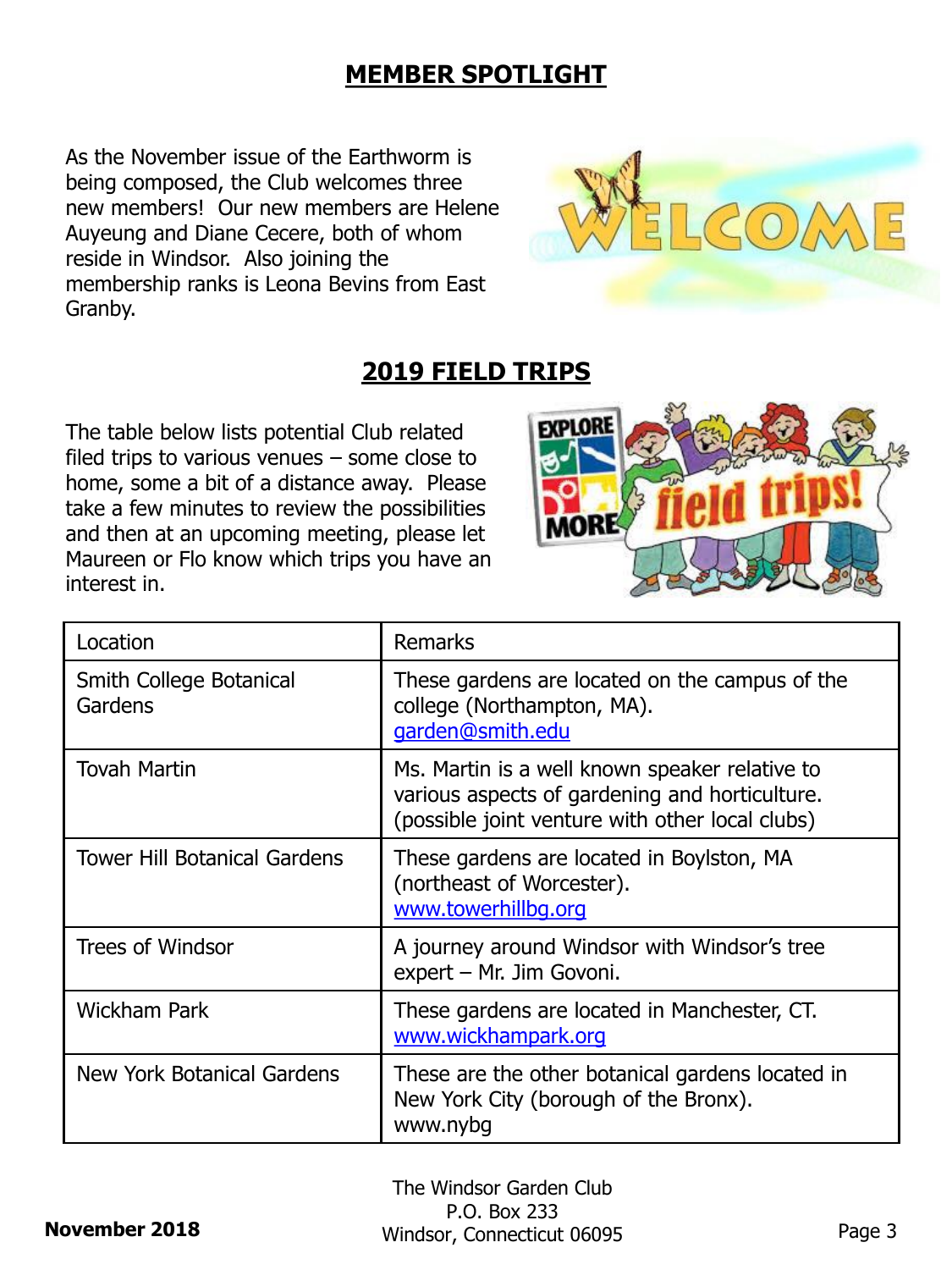### **CLUB COMMITTEE INFORMATION**



Hospitality Committee co-chairwomen Joan Lynch extends her appreciation to everyone who brought food goodies to the October meeting.

For November, the following members have graciously volunteered to satisfy member taste buds: Val Champagne, Edith Glanz, Laurie Durant, Wendy Mitchell, Barbara Kyer, Maureen Vagnini, Debbie Baker, Lois Kelly & Diane Cecere.

#### **CLUB MEETING INFORMATION**

- Business meetings are typically held at the Windsor Senior Center, 599 Matianuck Avenue in Windsor.
- Meetings during September, October, November, March and April feature guest speakers. Social hour begins at 6:30 PM and the guest speaker begins their presentation at 7:00 PM. The Club conducts its business portion of the meeting after the guest speaker has finished. These meetings are free to anyone attending.
- The December meeting is a member only meeting during which Club members construct holiday wreaths.
- The February meeting is the annual "soup talk" meeting where members bring soups and breads to share. During this meeting there is a round-table discussion of plant and horticulture related topics.
- The May meeting is a member only meeting during which final plans are made for the annual Garden Mart plant sale. Also, attending members can participate in a plant swap.
- There is no Club meeting in January.
- Meetings during June, July and August are deemed to be only social meetings. These three meetings are typically held at the respective homes of Club members.